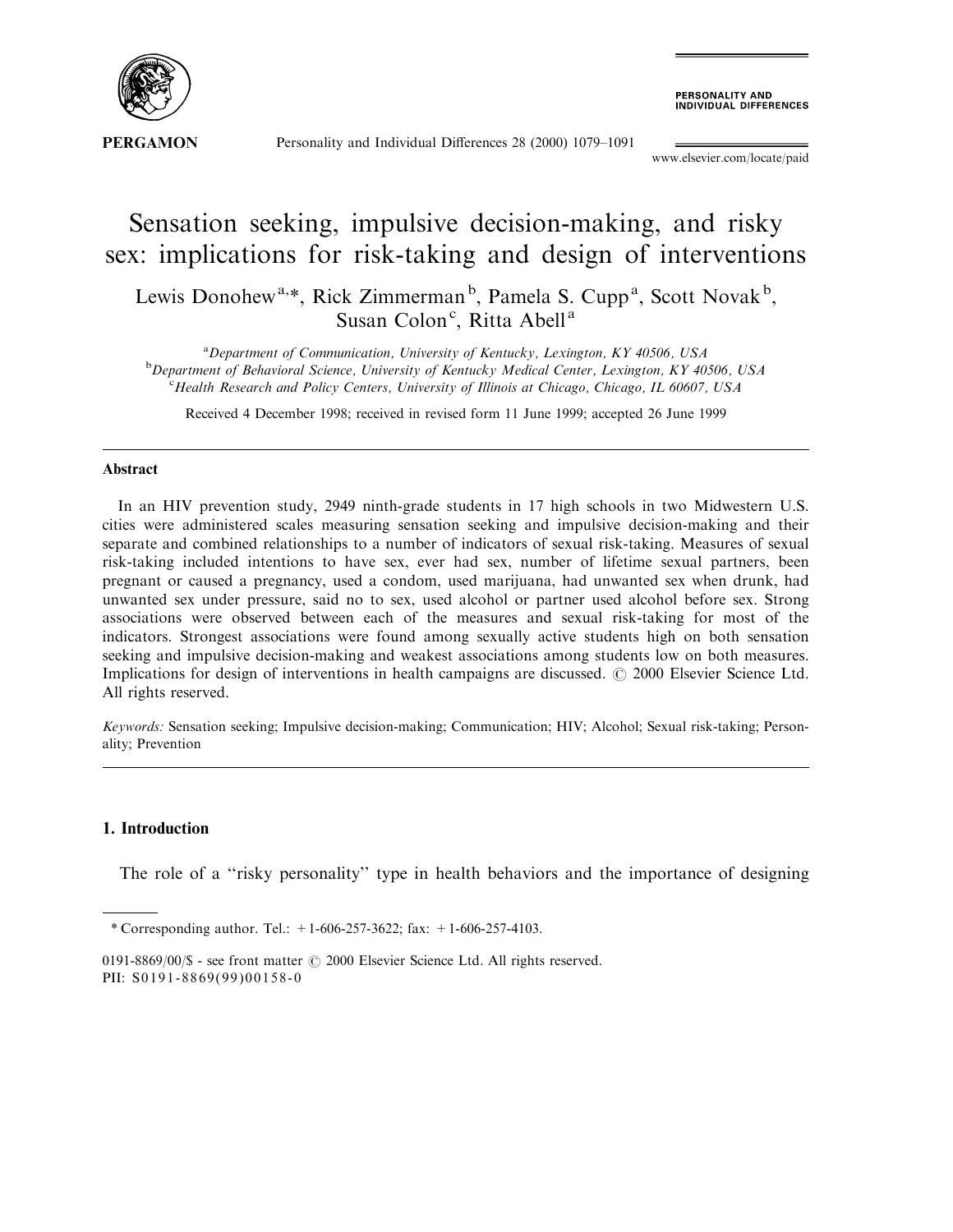programs specifically to reach individuals on the basis of their different needs was emphasized recently by Caspi and associates following a longitudinal study of young males and females in New Zealand from age 3 to 21 on a wide range of behavioral characteristics, including health risk behaviors (Caspi et al., 1997). The authors noted that

...the origins of a personality type at risk for health-risk behaviors may be found early in life and...individual differences in personality may influence steps in the persuasion process. Thus, different types of individuals may attend to, comprehend, accept, and retain different types of messages.... If we know the personality characteristics of a target audience, it may be possible to tailor campaigns to zero-in on the characteristic motivations, attitudes, and feelings of the audience.... Knowledge of the psychological characteristics that motivate you to engage in health-risk behaviors may thus help public health officials choose more effective campaigns that would motivate risk takers to minimize harm. (p.1061)

The recommendation of Caspi and associates is consistent with findings from a substantial body of research on communication and health campaigns which has established that interventions designed to meet higher needs for *novelty* and *sensation*<sup>1</sup> considerably advance our ability to capture the attention of target individuals likely to engage in health-risk behaviors, enhance information processing, and motivate attitude and behavior change (Donohew, Helm, Lawrence & Shatzer, 1990; Donohew, Lorch & Palmgreen, 1991; Donohew, Palmgreen & Duncan, 1980; Lorch et al., 1994; Palmgreen & Donohew, in press; Palmgreen et al., 1991). This research draws on Zuckerman's work on sensation seeking (see, e.g., Zuckerman, 1979, 1988, 1991, 1994a) which defines it as a trait involving

the seeking of varied, novel, complex, and intense sensations and experiences, and the willingness to take physical, social, legal, and financial risks for the sake of such experience (1994, p.27).

Sensation seeking plays a crucial role both in susceptibility to drug and alcohol use (e.g., Donohew and associates found use of alcohol to be twice as high among high sensation seekers (HSS) as among low) and in the types of messages and other interventions likely to be attended (1990, 1991, and 1994). HSS are receptive to stimuli that are intense, novel and

<sup>&</sup>lt;sup>1</sup> According to Bardo, Donohew, and Harrington (1996), the need for novelty and sensation finds biological expression through the mesolimbic dopamine reward pathway, which presumably has evolved because it subserves behaviors that are vital to survival, and particularly because it is posited to be responsible for producing reinforcement (Glickman & Schiff, 1967; Vaccarino, Schiff, & Glickman, 1989). Bardo and associates (Bardo et al., 1993; Bardo & Hammer, 1991; Bardo, Neisewander & Pierce, 1989) have suggested that novelty-seeking and drug-seeking behaviours may involve activation of a common neural substrate (in the mesolimbic dopamine system), supporting the possibility that novel or high sensation stimulation may substitute for drug reward. A number of investigators have found biological connections with novelty and sensation seeking, including levels of the male hormone, testosterone and of monoamine oxidase (MAO-B) the brain-specific enzyme which breaks down dopamine and other neurotransmitters (Zuckerman, 1979, 1988, 1994), and the D4 dopamine receptor gene which was found in work reported recently by teams conducting research at the National Institute of Health and in Israel (Benjamin et al., 1996; Cloninger, Adolfson, & Svrakic, 1996; Ebstein et al., 1996.